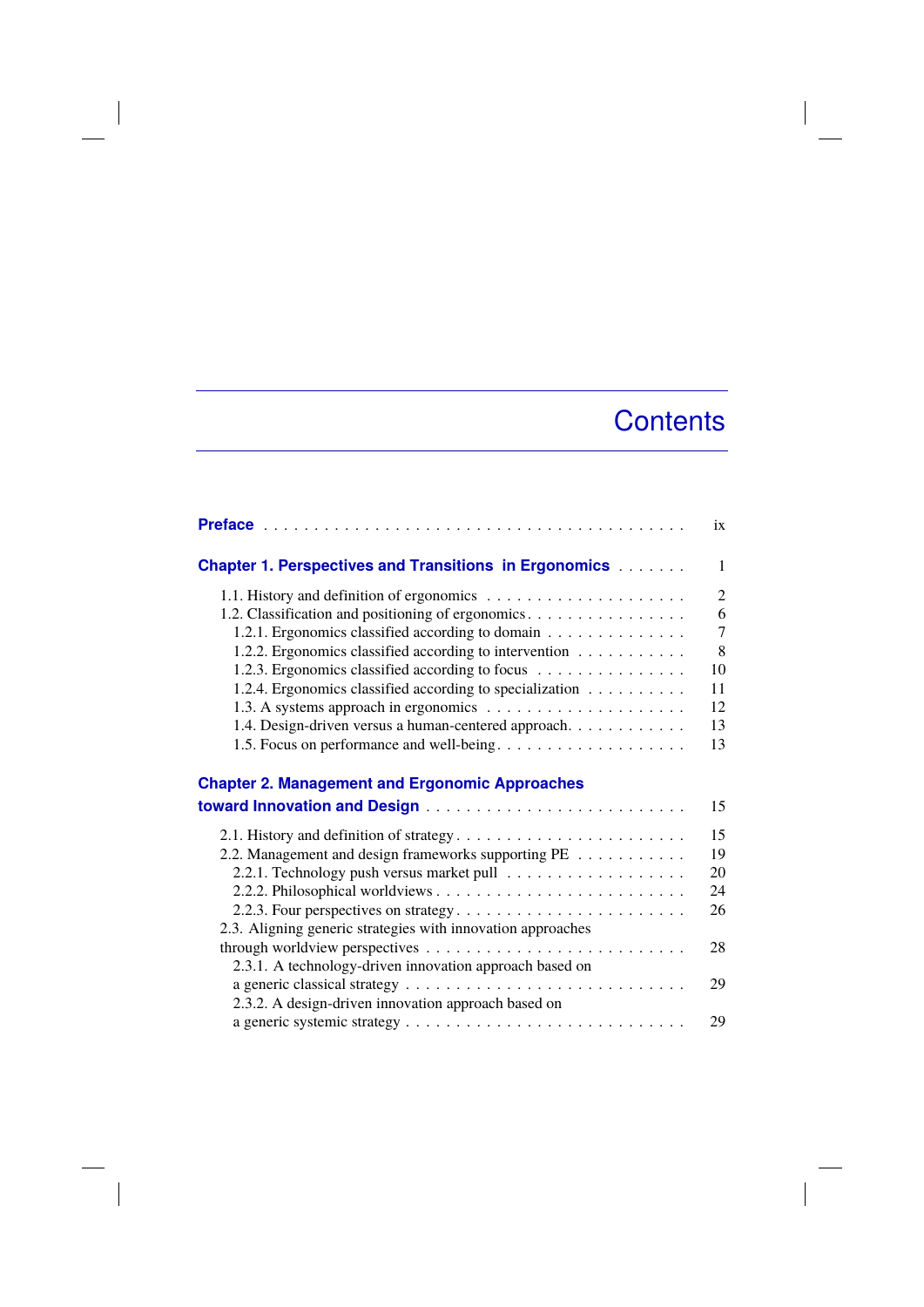| 2.3.3. A user-driven innovation approach based on          |    |
|------------------------------------------------------------|----|
|                                                            | 30 |
| 2.3.4. A market-driven innovation approach based on        |    |
|                                                            | 31 |
| 2.4. Toward integrated thinking in PE: relating C-K design |    |
| theory, generic strategies and design reasoning models     | 32 |
|                                                            | 33 |
|                                                            | 34 |
|                                                            | 36 |
| 2.5.1. Impact of global economic changes on work systems   | 38 |
|                                                            | 39 |
|                                                            | 39 |
| 2.5.4. Influence of ICT in shaping future living           | 40 |
| 2.5.5. The need for innovation to enhance competitiveness  | 41 |
|                                                            | 41 |
|                                                            |    |

## **Chapter 3. Ergonomic Interventions on Management**

|                                                                       | 43 |
|-----------------------------------------------------------------------|----|
| 3.1. A comparison of ergonomic interventions with strategic design    |    |
|                                                                       | 43 |
| 3.2. Ergonomic interventions on management frameworks                 | 47 |
| 3.2.1. Ergonomic domains, interventions and specializations           |    |
| contextualized within push-pull innovation initiatives.               | 48 |
| 3.2.2. Ergonomic domains, interventions and specializations           |    |
| contextualized within four strategy perspectives                      | 48 |
| 3.2.3. Ergonomic domains, interventions and specializations           |    |
| contextualized within Ansoff's product-market matrix                  | 50 |
| 3.2.4. Ergonomic domains, interventions and specializations           |    |
| contextualized within the value creation product positioning map      | 51 |
| 3.2.5. Ergonomic domains, interventions and specializations           |    |
| contextualized within design-driven innovation.                       | 52 |
| 3.2.6. Ergonomic interventions contextualized within                  |    |
| a co-creation framework for design research and practice              | 54 |
|                                                                       | 56 |
| <b>Chapter 4. Research Organization </b>                              | 59 |
|                                                                       | 59 |
| 4.2. What is case study research and how can it be applied here?      | 61 |
| 4.3. Description and interpretation of dimensions of analysis         | 63 |
| 4.4. Preparing cases and summarizing terminologies; worldviews, modes |    |
| of design reasoning, generic strategies and interventions             | 64 |
|                                                                       |    |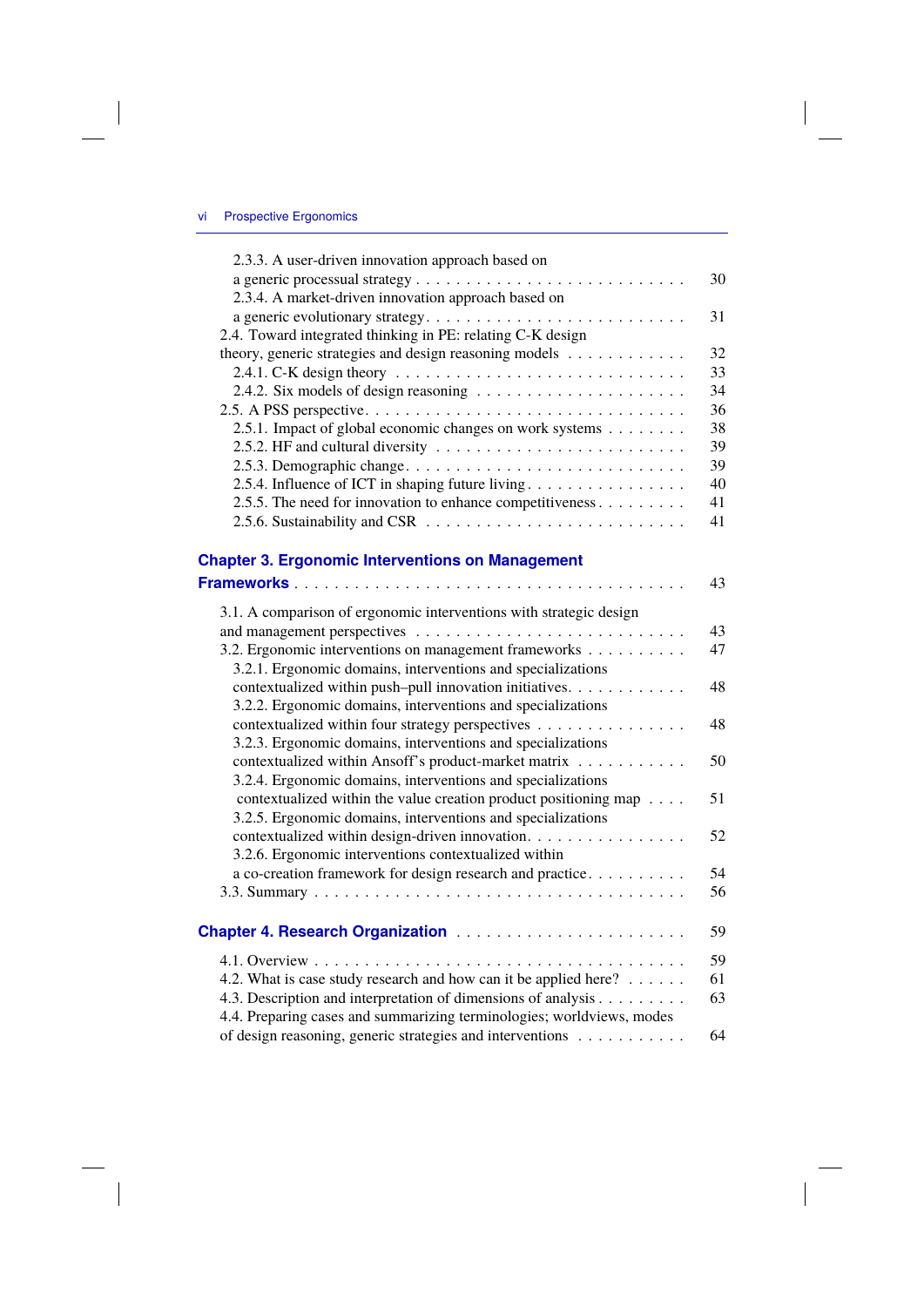| <b>Chapter 5. Analysis of 12 Design Case Studies </b>                                                            | 67  |
|------------------------------------------------------------------------------------------------------------------|-----|
|                                                                                                                  | 67  |
| 5.2. Analysis of cases within corrective ergonomic intervention                                                  | 67  |
| 5.2.1. USB memory stick for customer recruitment (USB)                                                           | 67  |
| 5.2.2 Anthropometric considerations for embarkation                                                              |     |
| and disembarkation at bus shelters (BUS SHELTER)                                                                 | 69  |
| 5.2.3. Digital human models in work system design                                                                |     |
|                                                                                                                  | 71  |
| 5.3. Analysis of cases within preventive ergonomic intervention.                                                 | 74  |
|                                                                                                                  | 74  |
| 5.3.2. Classroom system for elementary school students                                                           |     |
|                                                                                                                  | 77  |
| 5.3.3. Interior concepts for small-space living (ICSSL)                                                          | 79  |
| 5.3.4. Interior customization of Singapore fast-response                                                         |     |
| police car (ICSFRC)                                                                                              | 81  |
| 5.3.5. Rucksack bag design to facilitate optimum                                                                 |     |
|                                                                                                                  | 84  |
| 5.4. Analysis of cases within prospective ergonomic intervention                                                 | 86  |
| 5.4.1. Product planning versus product positioning (PP versus PP)                                                | 87  |
| 5.4.2. Monitoring fish health project (Fish Health).                                                             | 89  |
| 5.4.3. Development of culture-driven design concepts (Culture DCC)                                               | 92  |
| 5.4.4. CAD as an idea and concept generation tool in the                                                         |     |
|                                                                                                                  | 94  |
|                                                                                                                  | 97  |
|                                                                                                                  |     |
|                                                                                                                  | 97  |
| 6.2. Cross-comparison of cases within the context of deliberate/planned                                          |     |
| processes and targeted outcomes profit maximization/problem solving                                              | 98  |
| 6.3. Cross-comparison of cases within the context of emergent processes                                          |     |
| and targeted outcomes: profit maximization/problem solving.<br>6.4. Cross-comparison of cases within the context | 101 |
| of deliberate processes and pluralistic outcomes.                                                                | 101 |
| 6.5. Comparison of case clusters across the four quadrants                                                       | 105 |
| 6.6. Qualitative analysis of cases according to intervention, worldviews,                                        |     |
| models of design reasoning and generic strategies                                                                | 107 |
|                                                                                                                  |     |
|                                                                                                                  | 113 |
|                                                                                                                  | 113 |
|                                                                                                                  | 114 |
|                                                                                                                  | 114 |
|                                                                                                                  | 115 |